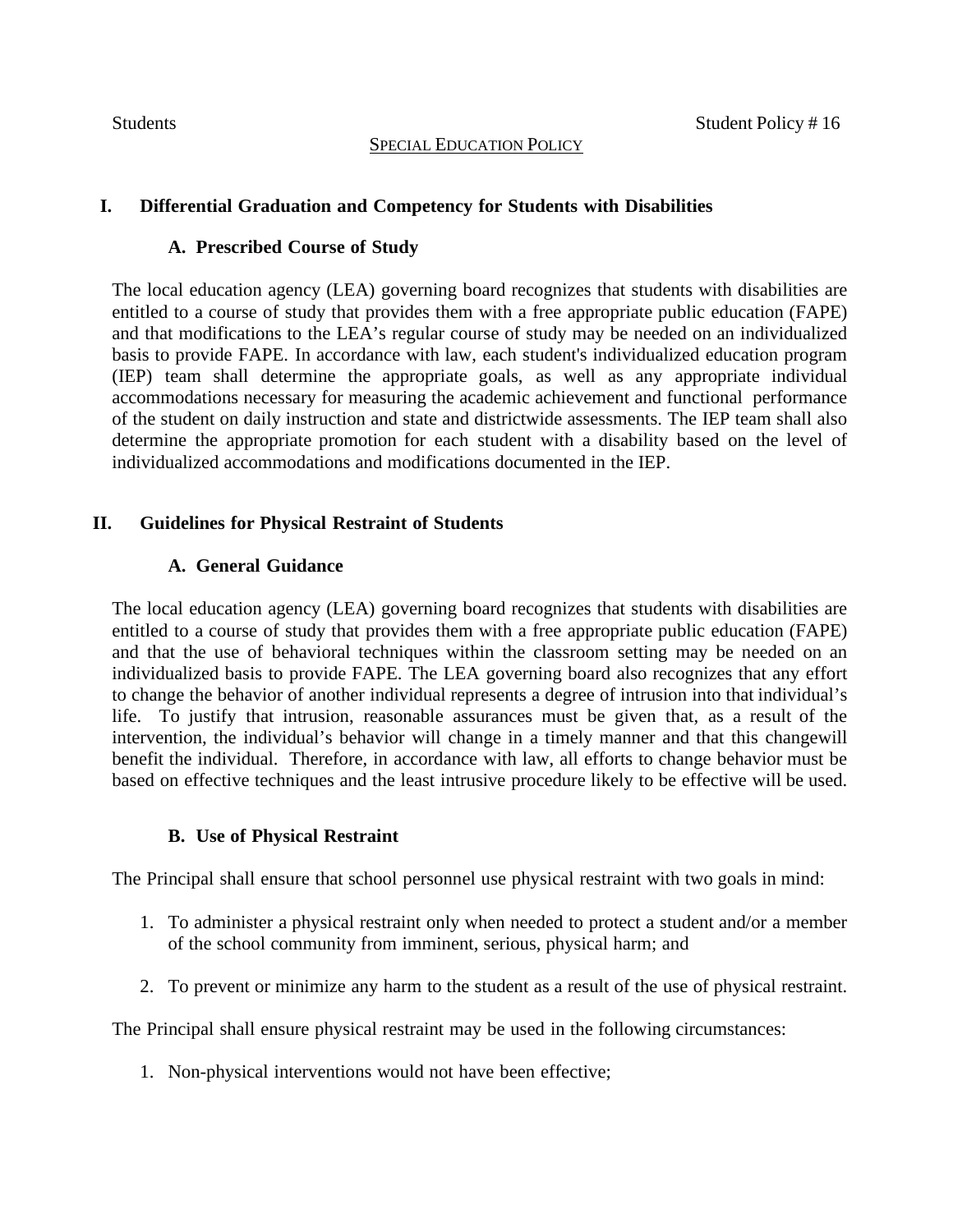- 2. The student's behavior poses a threat of imminent, serious, physical harm to self and/or others; and
- 3. As a last resort, after less intrusive interventions have been exhausted.

Physical restraint shall be limited to the use of such reasonable force as is necessary to protect a student or another member of the school community from assault or imminent, serious, physical harm.

Physical restraint is prohibited in the following circumstances:

- 1. As a means of punishment; or
- 2. As a response to property destruction, disruption of school order, a student's refusal to comply with a school rule or staff directive, disrespectful verbal comments that do not constitute a threat of imminent, serious, physical harm.

# **C. Referral to Law Enforcement or Other State Agencies**

In circumstances in which LEA employees are mandated by law to report criminal activity, the Principal shall ensure that school personnel are not prohibited from:

- 1. The right of any individual to report to appropriate authorities a crime committed by a student or other individual; or
- 2. Law enforcement, judicial authorities, or school security personnel from exercising their responsibilities, including the physical detainment of a student or other person alleged to have committed a crime or posing a security risk.

# **D. Administration of Physical Restraint**

The Principal shall ensure that whenever possible:

- 1. School personnel who have obtained certification from a certified physical restraint agency training shall administer physical restraint on students.
- 2. The administration of a restraint shall be witnessed by at least one adult who does not participate in the restraint.

The Principal shall also ensure:

- 1. A person administering a physical restraint shall use only the amount of force necessary to protect the student or others from physical injury or harm.
- 2. A person administering a physical restraint shall use the safest method available and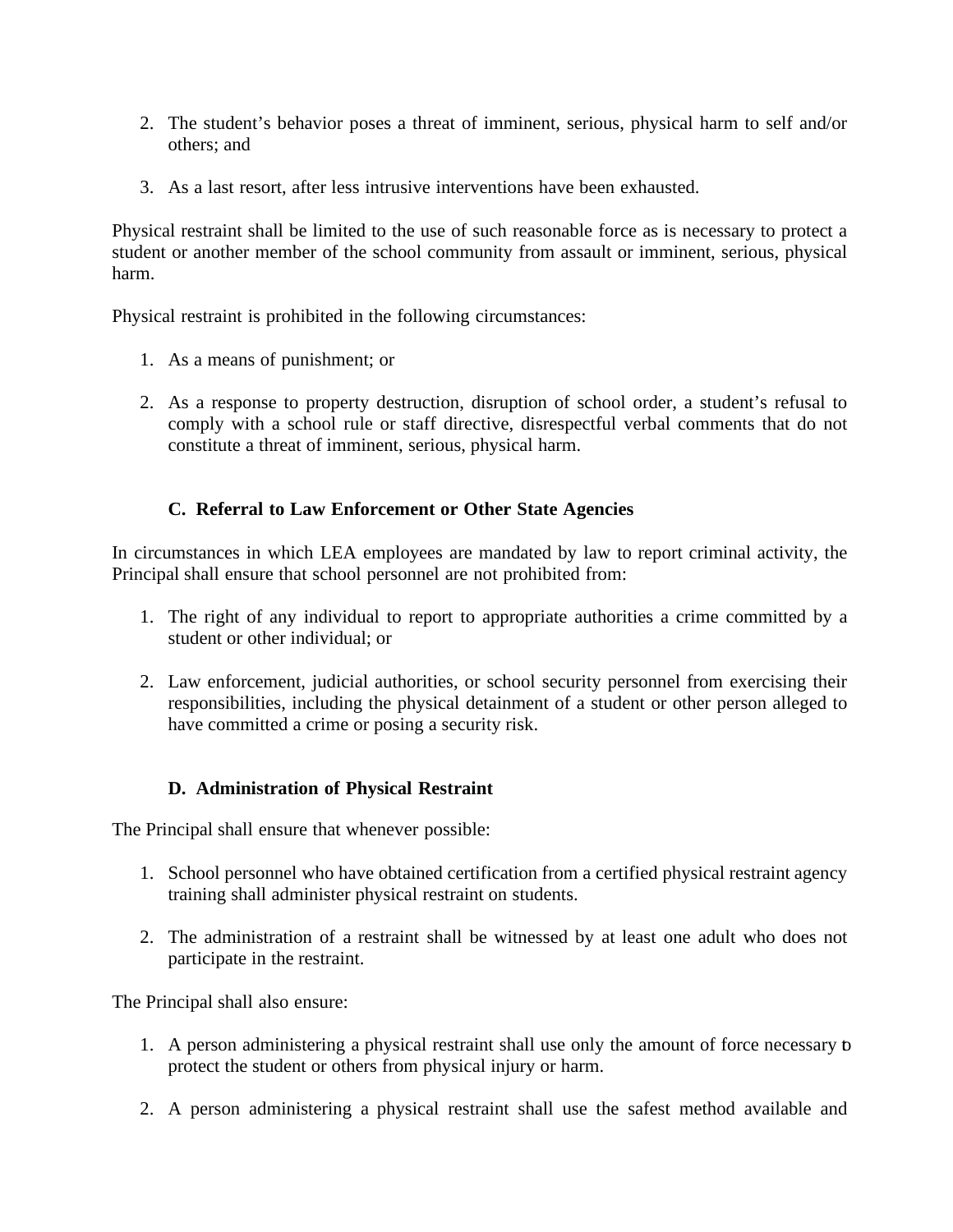appropriate to the situation following the safety requirements set forth below.

3. A person administering a physical restraint shall use only the amount of time necessary to allow the student to de-escalate.

# **E. Safety Requirements**

The following safety requirements are required for the use of physical restraint:

- 1. No restraint shall be administered in such a way that the student is subject to interventions that are designed or are likely to cause pain or that subject students to verbal abuse, humiliation or ridicule; that deprive students of any of their senses or of sleep, food, water or shelter or proper supervision; or that involve the use of noxious sprays or substances.
- 2. During the administration of a restraint, a staff member shall continuously monitor the physical status of the student, including skin color and respiration. A restraint shall be released immediately upon a determination by the staff member administering the restraint that the student is no longer at risk of causing imminent physical harm to him orherself or others.
- 3. Restraint shall be administered in such a way so as to prevent or minimize physical harm. If, at any time during a physical restraint, the student demonstrates significant physical distress, the student shall be released from the restraint immediately, and school staff shall take steps to seek medical assistance.
- 4. School staff shall review and consider any known medical or psychological limitations and or behavioral intervention plans regarding the use of physical restraint on an individual student.
- 5. Following the release of a student from a restraint, the school shall implement follow-up procedures. These procedures shall include reviewing the incident with the student to address the behavior that precipitated the restraint, reviewing the incident with the staff person(s) who administered the restraint to discuss whether proper restraint procedures were followed, and consideration of whether any follow up is appropriate for the student or any student who witnessed the incident.

# **F. Reporting Requirements**

School staff shall verbally report the use of physical restraints to the Principal of the restraint as soon as possible, and by written report no later than the next school working day. If the Principal is out, the Assistant Principal shall be notified.

The Principal or designee shall maintain an ongoing record of all reported instancesof physical restraint.

The Principal or designee shall verbally inform the student's parents or guardian of the restraint on the same day and by written report postmarked no later than three school working days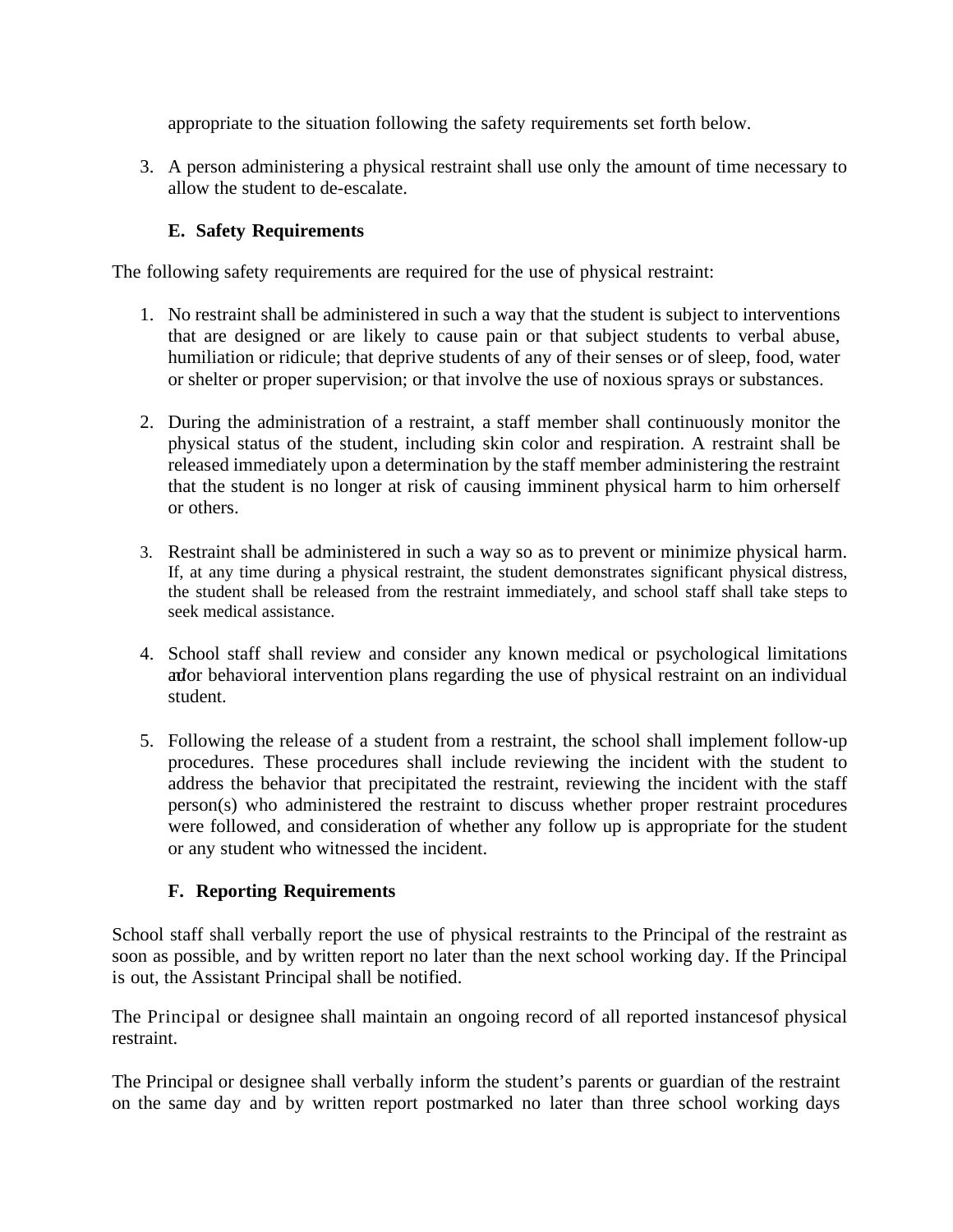following the use of restraint. If the school customarily provides the parent or guardian of a student with necessary school-related information in a language other than English, the written restraint report shall be provided to the parent or guardian in that language.

# **G. Special Circumstances**

Restraint administered to a student with a disability pursuant to a Functional Behavior Assessment (FBA), IEP, and Behavior Intervention Plan (BIP), developed in accordance with state and federal law to which the LEA and the student's parents or guardians have agreed, shall be deemed to meet the requirements of these guidelines.

# **III. Individual Education Evaluation (IEE)**

# **A. IEE at Parent Expense**

The local education agency (LEA) governing board acknowledges that a parent/guardian has the right to obtain an independent educational evaluations (IEE) at their own expense at any time. In these circumstances, the Principal or designee(s) shall ensure that the student's independent education plan (IEP) team shall consider the results of the IEE when determining an offer of a free appropriate public education (FAPE) for the student. However, the results of an IEE will not dictate the IEP team's determinations.

If a parent/guardian requests reimbursement for an IEE assessment obtained by the parent/guardian at their own expense, the Principal or designee(s) shall ensure that the unilaterally obtained IEE meets the LEA criteria discussed in this policy.

# **B. IEE at Public Expense**

The local education agency (LEA) governing board recognizes that federal and state laws provide parents/guardians of students with disabilities with the right to obtain an IEE, at public expense, when the parent/guardian disagrees with an assessment conducted by the LEA within the last two years.

The Principal or designee(s) shall ensure that when a parent/guardian requests an IEE at public expense the LEA/district shall provide the parent/guardian with a copy of their Procedural Safeguards *and* either:

- 1. Initiate a due process hearing to show that the evaluation, completed by the LEA/district, is appropriate; or
- 2. Provide the parent/guardian with information about where an IEE may be obtained, the LEA's criteria applicable for IEEs, and ensure than an IEE is provided at public expense.

In instances in which the LEA is granting the parent's request for an IEE, the Principal or designee(s) shall ensure the following:

1. The criteria under which the IEE is obtained at public expense, including the location of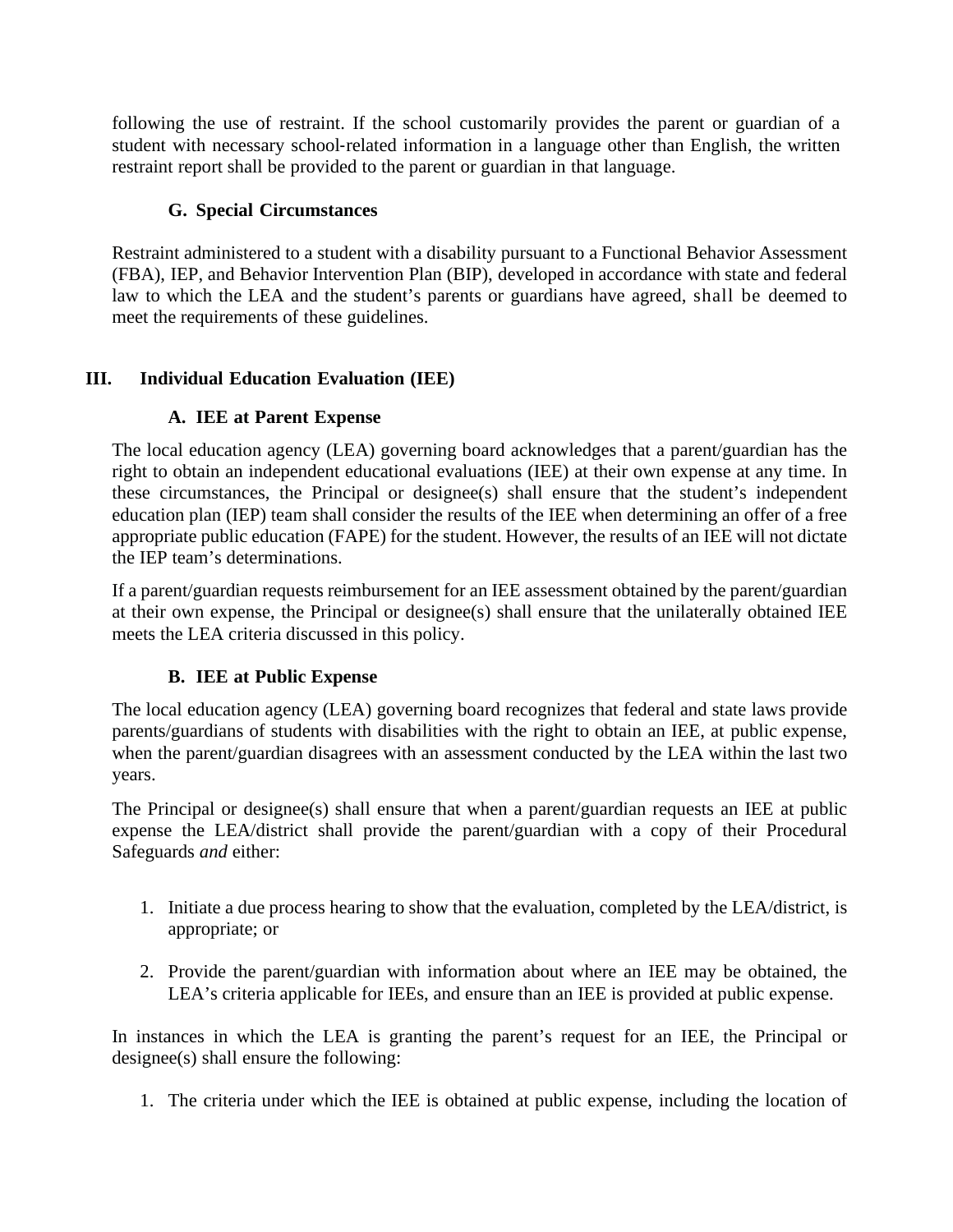the evaluation and the qualifications of the examiner, must be the same as the criteria that the LEA uses when it initiates an evaluation.

- 2. The LEA does not impose conditions or timelines related to obtaining an IEE at public expense.
- 3. All assessments shall be completed by persons competent to perform the assessment as determined by the LEA.
- 4. The IEE shall be administered by an evaluator who holds equivalent certifications, licenses, or other qualifications that would be required of the LEA staff to provide similar evaluations.
- 5. A parent/guardian shall have the opportunity to demonstrate that unique circumstances justify a waiver of any of the criteria listed above as defined by the LEA.

#### **C. IEE Cost Determination**

The cost determination for an IEE shall be comparable to the costs incurred by the LEA when ituses its own employees or contractors to complete an assessment, whenever possible. As a result, the Principal or designee(s) shall provide a parent/guardian with a recommended cost ceiling. The cost ceiling shall be updated once every three years and determined by averaging the cost of the following three assessors:

- 1. The cost of an assessment provided by a LEA employee;
- 2. The cost of an assessment provided by a neighboring LEA; and
- 3. The cost of an assessment provided by a private service provider, with appropriate qualifications, within *(40 miles)* from the LEA.

The Principal or designee(s) shall ensure a parent/guardian may demonstrate that unique circumstances, related to the student's educational need(s), justify a financial waiver of any of the cost ceiling as defined by the LEA.

The Principal or designee(s) shall request that the parent/guardian voluntarily have their private health insurance pay the costs of the IEE if covered by their insurance. However, the LEA governing board recognizes that federal and state laws specify that parents/guardians are not required to have private insurance cover the costs of an IEE if the process would result in a financial cost to the parent/guardian including but not limited to:

- 1. A decrease in available lifetime coverage or any other benefit under an insurance policy;
- 2. An increase in premiums or the discontinuance of the policy; or
- 3. An out-of-pocket expense such as payment of a deductible amount incurred in filing a claim.

#### **IV. Promotion/Retention**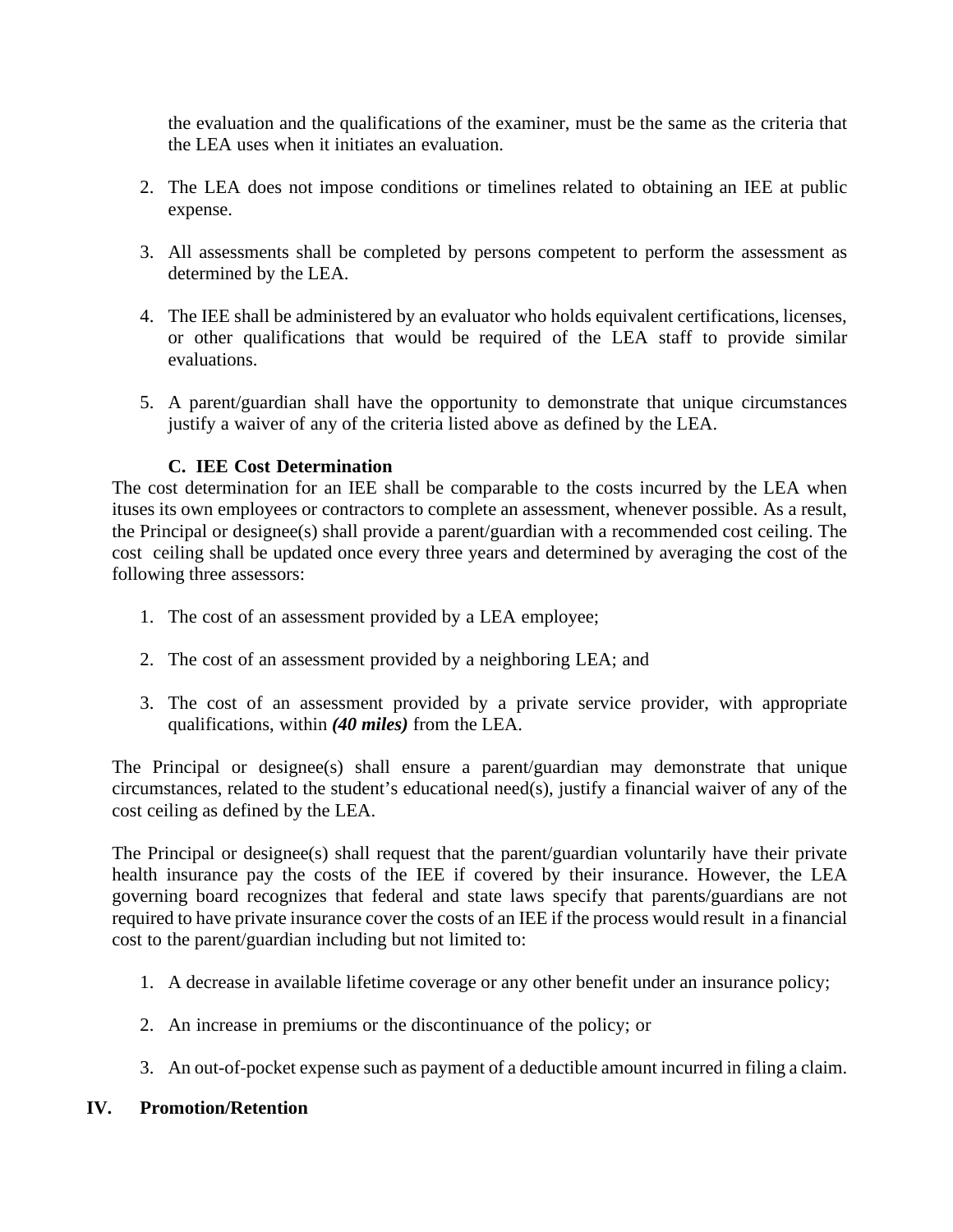The local education agency (LEA) governing board expects students to progress through each grade level within one school year. Toward this end, instruction shall be designed to accommodate the variety of ways that students learn and provide strategies for addressing academic deficiencies as needed. Students shall progress through the grade levels by demonstrating growth in learning and meeting grade-level standards of expected student achievement.

# **A. Promotion**

When high academic achievement is evident, the teacher may recommend a student for acceleration to a higher grade level. The student's maturity level shall be taken into consideration in making a determination to accelerate a student.

# **B. Retention**

Teachers shall identify students who should be retained or who are at risk of being retained at their current grade level as early as possible in the school year and as early in their school careers as practicable. Such students shall be identified at the following grade levels:

- 1. Between grades 2 and 3
- 2. Between grades 3 and 4
- 3. Between grades 4 and 5
- 4. Between the end of the intermediate grades and the beginning of the middleschool grades

Students shall be identified for retention on the basis of failure to meet minimum levels of proficiency, as indicated by grades and the following additional indicators of academic achievement: *(LEA assessments, attendance, and/or portfolios)*.

Students between grades 2 and 3 and grades 3 and 4 shall be identified primarily on the basis of their level of proficiency in reading. Proficiency in reading, English language arts, and mathematics shall be the basis for identifying students between grades 4 and 5, between intermediate and middle school grades, and between middle school grades and high school grade. If a student does not have a single regular classroom teacher, the Principal or designee shall specify the teacher(s) responsible for the decision to promote or retain the student.

The teacher's decision to promote or retain a student may be appealed. The Principal or designee shall establish an appeals process for the LEA.

When a student is recommended for retention or is identified as being at risk for retention, the Principal or designee shall offer an appropriate program of remedial instruction toassist the student in meeting grade-level expectations.

# **C. Special Education Students**

The Principal or designee shall ensure that with regards to special education students, the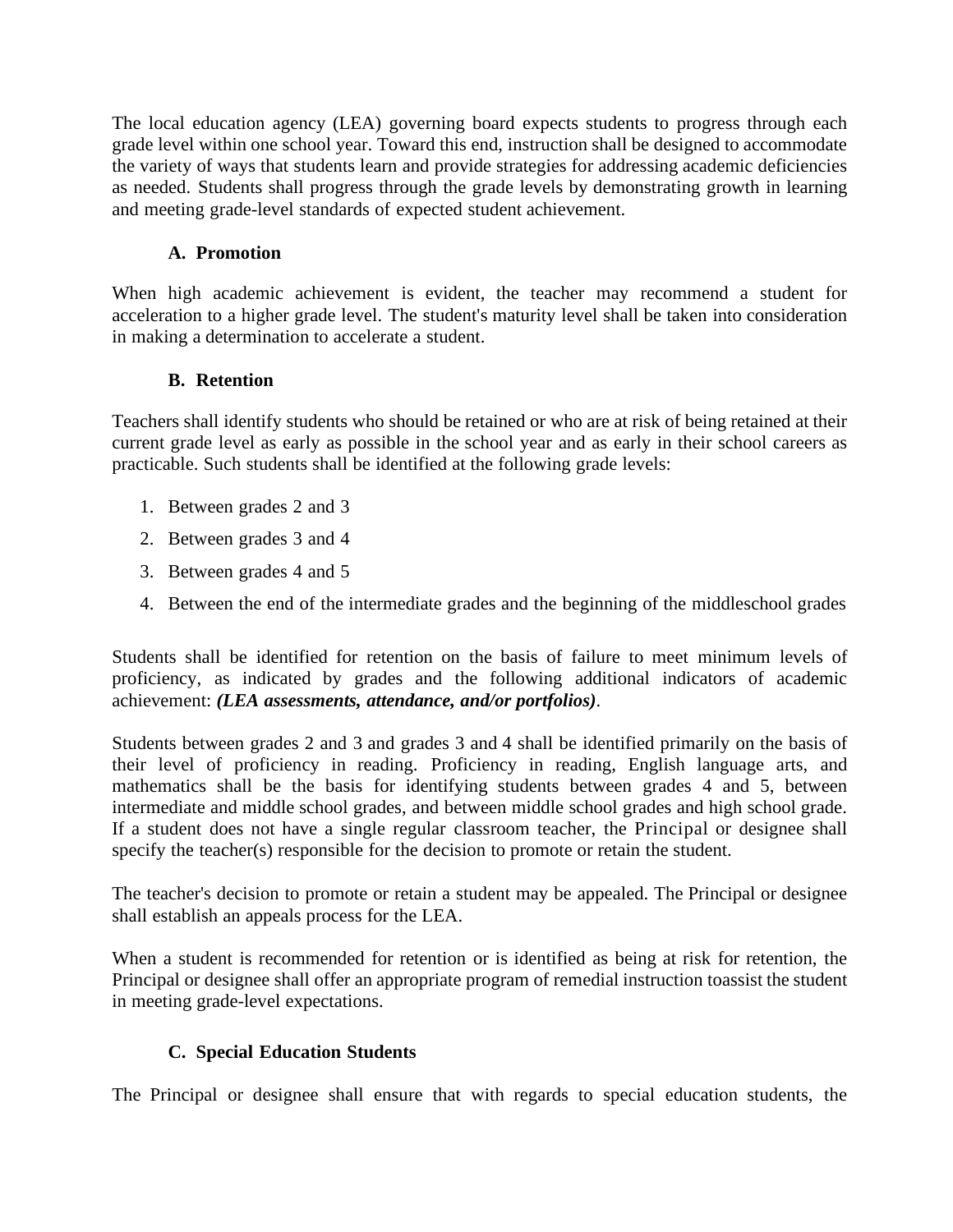determination as to the appropriate standards for promotion or retention should be made as part of the IEP process.

#### **V. Transportation as a Related Servicefor Students with Disabilities**

According to state and federal laws, charter schools are not mandated to provide transportation to general education students. In individualized circumstances, an individualized education program (IEP) team may determine a student with a disability requires transportation as a related service on their IEP to benefit from special education.

The Principal or designee(s) shall establish criteria and procedures for determining the most appropriate mode of transportation for an individual student with disabilities based on his/her identified needs and the IEP team's determination if the student is eligible to receive transportation as a special education related service. This shall include, but not be limited to: (1) the severity of the student's disability, (2) consideration of the effect that the location of placement will have on the length of time that a student has to and from school each day, and (3)access to offer of a free, appropriate public education (FAPE) and special education related services. In addition, the placement and transportation criteria shall be reviewed at least annually to determine suitability.

The Principal shall ensure that appropriate transportation services are provided for students with disabilities as specified in their IEP or 504 accommodations plan. Considering theIEP team's identified specialized transportation needs of a pupil, transportation options may include, but are not limited to: walking, utilizing public transportation, reimburse a parent/guardian driving with the individual's voluntary participation, or other mode as determined in the IEP or 504 accommodations plan.

The Principal shall ensure that students who are eligible for transportation services in the IEP or 504 accommodations plan are transported by an individual who has a valid California driver's license, minimum of 1 million in liability insurance, and has completed the LEA's specialized transportation agreement.

The Principal shall ensure that in circumstances where the IEP or 504 accommodations plan determines reimbursement will be provided to a parent/guardian the parent/guardian is reimbursed at the California government reimbursement rate for short-term travel-personal vehicle mileage.

The Principal shall ensure that students who are eligible for transportation services in the IEP or 504 accommodations plan and suspended from transportation, receive an alternative form of transportation at no cost to the pupil or parent/guardian.

Adopted: June 28, 2021

Amended: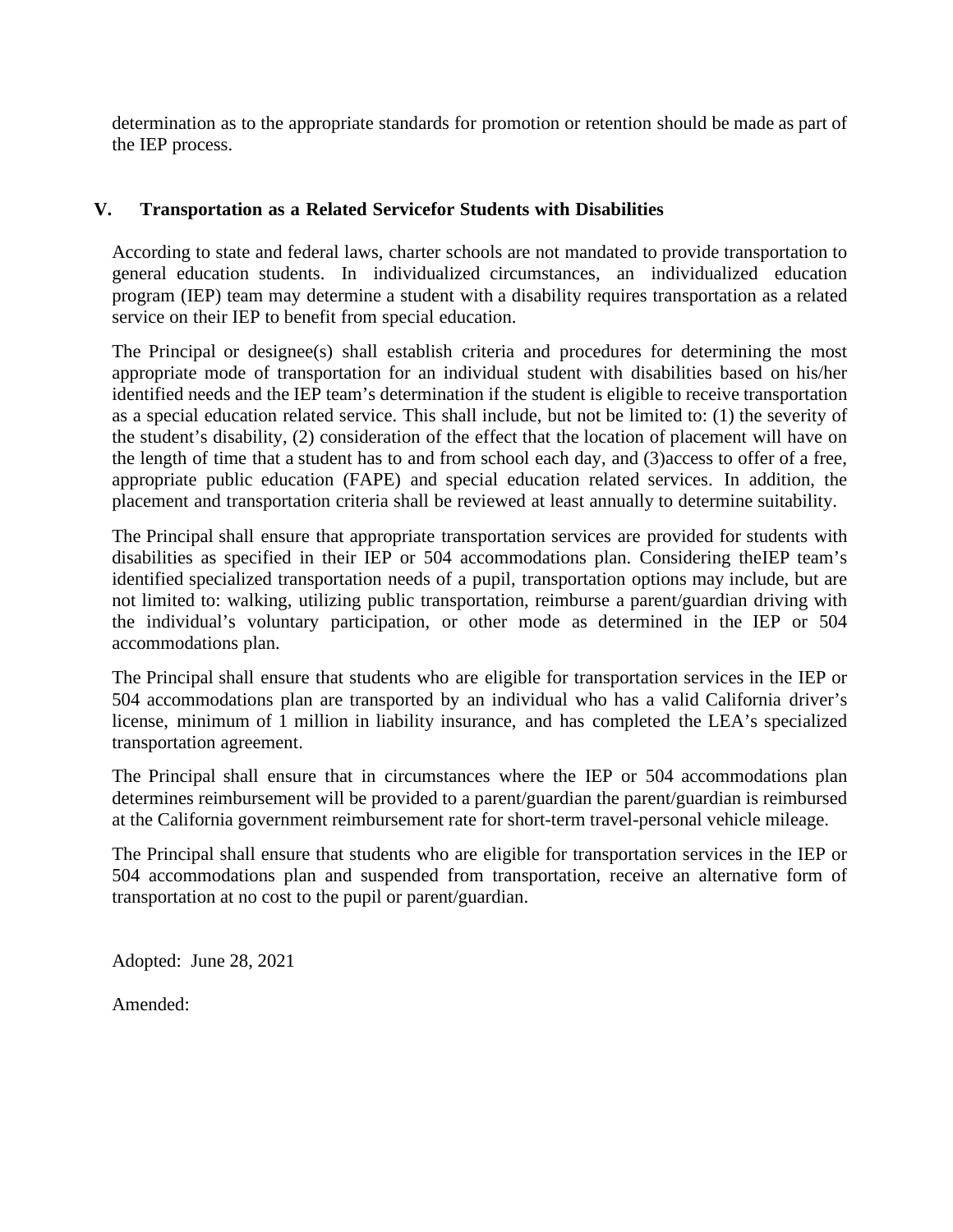# **Special Education Transportation Service Agreement**

This SPECIAL EDUCATION TRANSPORTATION SERVICE AGREEMENT ("Agreement") is

| entered into by and between | (the "Local Education Agency $(\underline{LEA})$ "), |
|-----------------------------|------------------------------------------------------|
| and                         | ("Parent/Guardian") as of (date) on behalf           |
| of                          | ("Student").                                         |

WHEREAS, the IEP team has determined that Student shall be provided with transportation as a related service, as defined by 34 C.F.R. § 300.34.

WHEREAS, such services are made available at no cost from public agencies; and

WHEREAS, Parents and LEAs are authorized to mutually agree that the LEA may discharge its duties to transport a child with a disability by having parents locate and supply their own transportation for their child and then reimburse parents for their expenses;

NOW, THEREFORE, the parties agree as follows:

- 1. Parent/Guardian understands and agrees that LEA will not provide transportation for Student. Parent/Guardian, for an in consideration of the payments to be made as set forth in this Agreement, voluntarily agrees on each school day to transport the child to school.
- 2. Parent/Guardian meets all minimum LEA requirements to transport Student according to LEA SchoolBoard Policy (Number).
- 3. Parent/Guardian will commence providing services under this Agreement on (date) and will diligently perform as required and complete performance by (date). The Agreement is by and between two independent agencies and is not intended to and shall not be construed to create the relationshipof agent, servant, employee, partnership, joint venture, or associations. The Parent/Guardian warrants that it is qualified to provide the service under this Agreement, and that it meets all minimum qualification standards imposed by the LEA School Board Policy (Number).
- 4. LEA shall reimburse the Parent/Guardian at the California government reimbursement rate for short-term travel- personal vehicle mileage at per mile for miles traveled. Payment shall be made in accordance with the LEA's normal billing cycles for each day of attendance upon receipt of an invoice appropriate documentation from the Parent such as a mileage reimbursement sheet. If at any time the residence of Student changes, the Agreement shall terminate until this Agreement is amended to reflect the new mileage to school.
- 5. Parent shall provide thirty (30) days written notice to the LEA if at any time he/she wishes to cancel this Agreement.

LEA may terminate this Agreement if the student has acquired ten unexcused absences due to